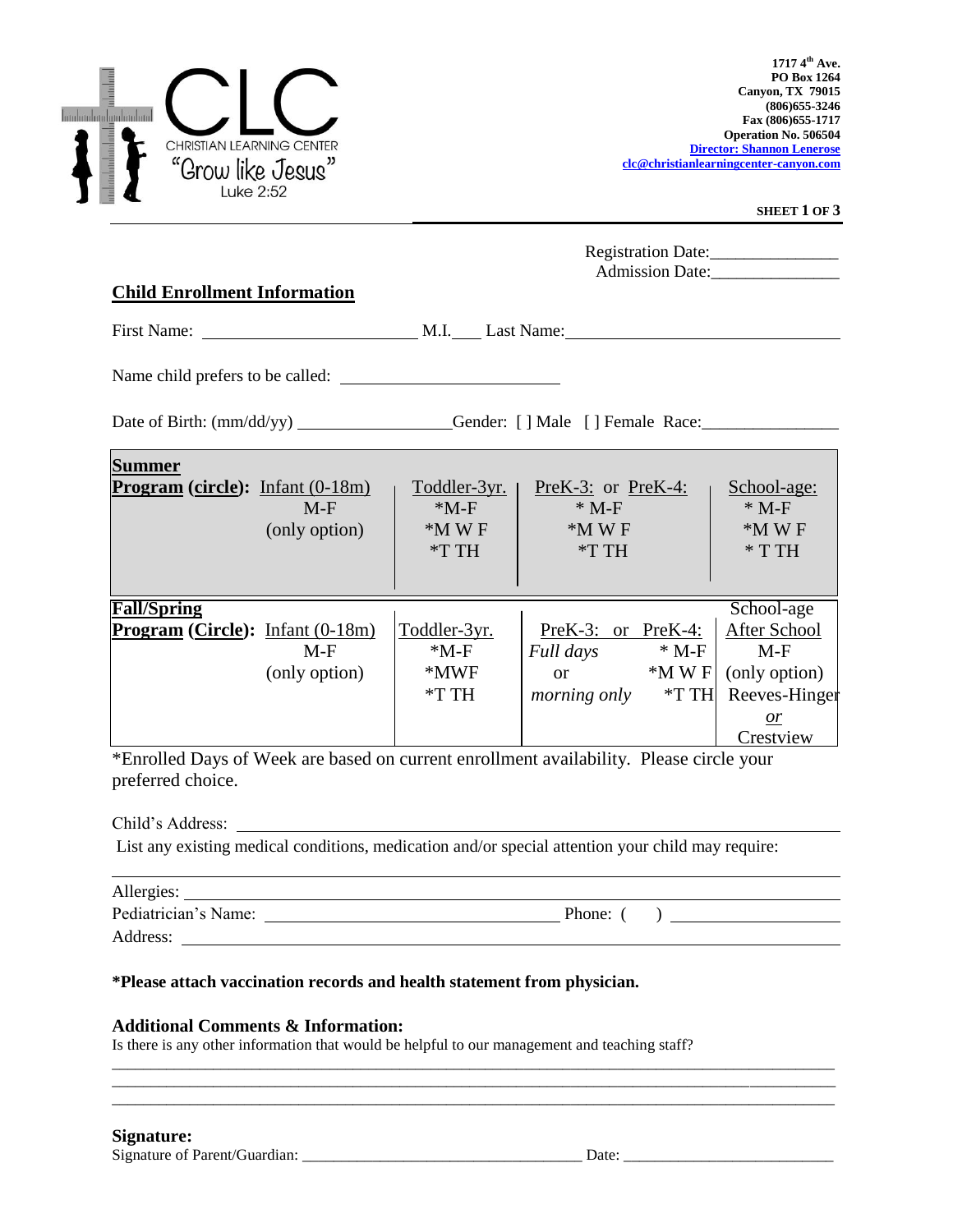| հյուհանահանահանակ<br>CHRISTIAN LEARNING CENTER<br>"Grow like Jesus"<br>Luke 2:52 | $1717.4^{\text{th}}$ Ave.<br><b>PO Box 1264</b><br><b>Canyon, TX 79015</b><br>$(806)$ 655-3246<br>Fax (806) 655-1717<br><b>Operation No. 506504</b><br><b>Director: Shannon Lenerose</b><br>clc@christianlearningcenter-canyon.com                                                                                                                                                 |
|----------------------------------------------------------------------------------|------------------------------------------------------------------------------------------------------------------------------------------------------------------------------------------------------------------------------------------------------------------------------------------------------------------------------------------------------------------------------------|
|                                                                                  | SHEET 2 OF 3                                                                                                                                                                                                                                                                                                                                                                       |
| Child(ren)'s Name(s):                                                            |                                                                                                                                                                                                                                                                                                                                                                                    |
| <b>Parent/Guardian Information</b>                                               |                                                                                                                                                                                                                                                                                                                                                                                    |
|                                                                                  |                                                                                                                                                                                                                                                                                                                                                                                    |
|                                                                                  | Address: <u>Address:</u> Address: Address: Address: Address: Address: Address: Address: Address: Address: Address: Address: Address: Address: Address: Address: Address: Address: Address: Address: Address: Address: Address: Addr                                                                                                                                                |
|                                                                                  |                                                                                                                                                                                                                                                                                                                                                                                    |
|                                                                                  | ) $\overline{\phantom{a}}$                                                                                                                                                                                                                                                                                                                                                         |
|                                                                                  | Work Address: Work Phone: (                                                                                                                                                                                                                                                                                                                                                        |
|                                                                                  | Email: Cell phone service provider (for texting purposes): ______________________                                                                                                                                                                                                                                                                                                  |
| Is there is other information you would like us to know?                         |                                                                                                                                                                                                                                                                                                                                                                                    |
| Address:                                                                         | and the control of the control of the control of the control of the control of the control of the control of the                                                                                                                                                                                                                                                                   |
|                                                                                  |                                                                                                                                                                                                                                                                                                                                                                                    |
|                                                                                  |                                                                                                                                                                                                                                                                                                                                                                                    |
|                                                                                  | Work Address: Work Phone: (<br>$\begin{picture}(150,10) \put(0,0){\line(1,0){10}} \put(15,0){\line(1,0){10}} \put(15,0){\line(1,0){10}} \put(15,0){\line(1,0){10}} \put(15,0){\line(1,0){10}} \put(15,0){\line(1,0){10}} \put(15,0){\line(1,0){10}} \put(15,0){\line(1,0){10}} \put(15,0){\line(1,0){10}} \put(15,0){\line(1,0){10}} \put(15,0){\line(1,0){10}} \put(15,0){\line($ |
|                                                                                  |                                                                                                                                                                                                                                                                                                                                                                                    |
|                                                                                  | Marital Status: [] Married [] Single [] Divorced [] Separated [] Widowed [] Other                                                                                                                                                                                                                                                                                                  |
|                                                                                  | Relationship to Child: [] Mother [] Father [] Grandparent [] Foster Parent [] Other                                                                                                                                                                                                                                                                                                |
|                                                                                  | Mark All that Apply: [] Child Lives With [] Emergency Contact [] Authorized Pickup                                                                                                                                                                                                                                                                                                 |
| Is there is other information you would like us to know?                         |                                                                                                                                                                                                                                                                                                                                                                                    |
|                                                                                  |                                                                                                                                                                                                                                                                                                                                                                                    |